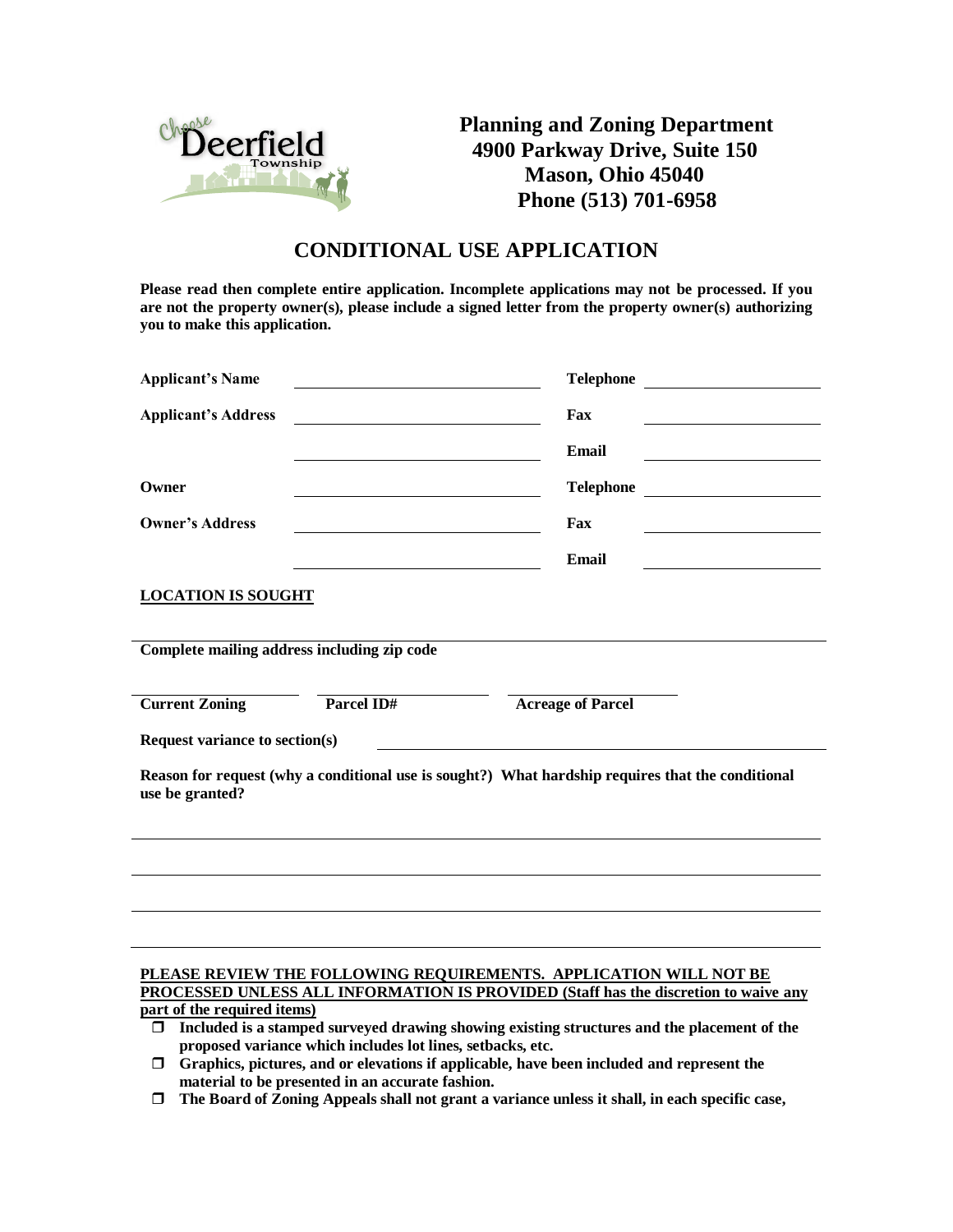**make specific findings of fact based directly upon the particular evidence presented to it, that support the following conclusions. Please provide a statement addressing each of the following:**

## **CONDITIONAL USE REVIEW CRITERIA**

- **1.** In reviewing conditional uses, the BZA shall consider the following:
	- **a.** The use is a conditional use, permitted with approval by the BZA, in the district where the subject lot is located;
	- **b.** The use is in accordance with the objectives of the Deerfield Township Comprehensive Plan and zoning resolution; and
	- c. The conditional use will not substantially and/or permanently injure the appropriate use of neighboring properties and will serve the public convenience and welfare.
- **2.** In order to approve a conditional use, the BZA shall use the following review criteria:
	- **a.** The use is in fact a conditional use as established within the applicable zoning district;
	- **b.** The use will be harmonious with, and in accordance with, the purpose of this zoning resolution and consistent with the policies of the Deerfield Township Comprehensive Plan;
	- c. The use will conform to the general character of the neighborhood in which it will be located;
	- **d.** The use complies with all applicable provisions of this zoning resolution including any use-specific standards;
	- e. The use be designed, constructed, operated and maintained so as to be harmonious and appropriate in appearance with the existing or intended character of the general vicinity, and will not change the essential character of the same area;
	- f. The use will not create excessive additional requirements, at public cost, for public facilities and services and will not be detrimental to the economic welfare of the community;
	- g. That the proposed use at the particular location is necessary or desirable to provide a service or facility which will contribute to the general well being of the neighborhood or the community; and
	- **h.** That such use will not be detrimental to the health, safety, or general welfare of persons residing or working in the vicinity, or injurious to property or improvements in the vicinity.

## **Expiration**

For conditional uses, the applicant shall have one year from the date of approval to receive an approved zoning permit or the conditional use shall be deemed null and void. Applicant may submit one request for an extension of six month to the BZA.

**Applicants Name Applicants Signature Date**

**The minimum application fee is \$300 for Residential Districts and \$400 for all other Districts, to be applied to expenses. Deerfield reserves the right to require additional fees to cover unforeseen expenses.**

**This application shall be completed and eight (8) hard copies 11"x17" and an electronic PDF file, including maps, shall be filed with the Planning & Zoning Department for presentation to the Deerfield Township Board of Zoning Appeals. Fee must be paid upon submission for application to be processed.**